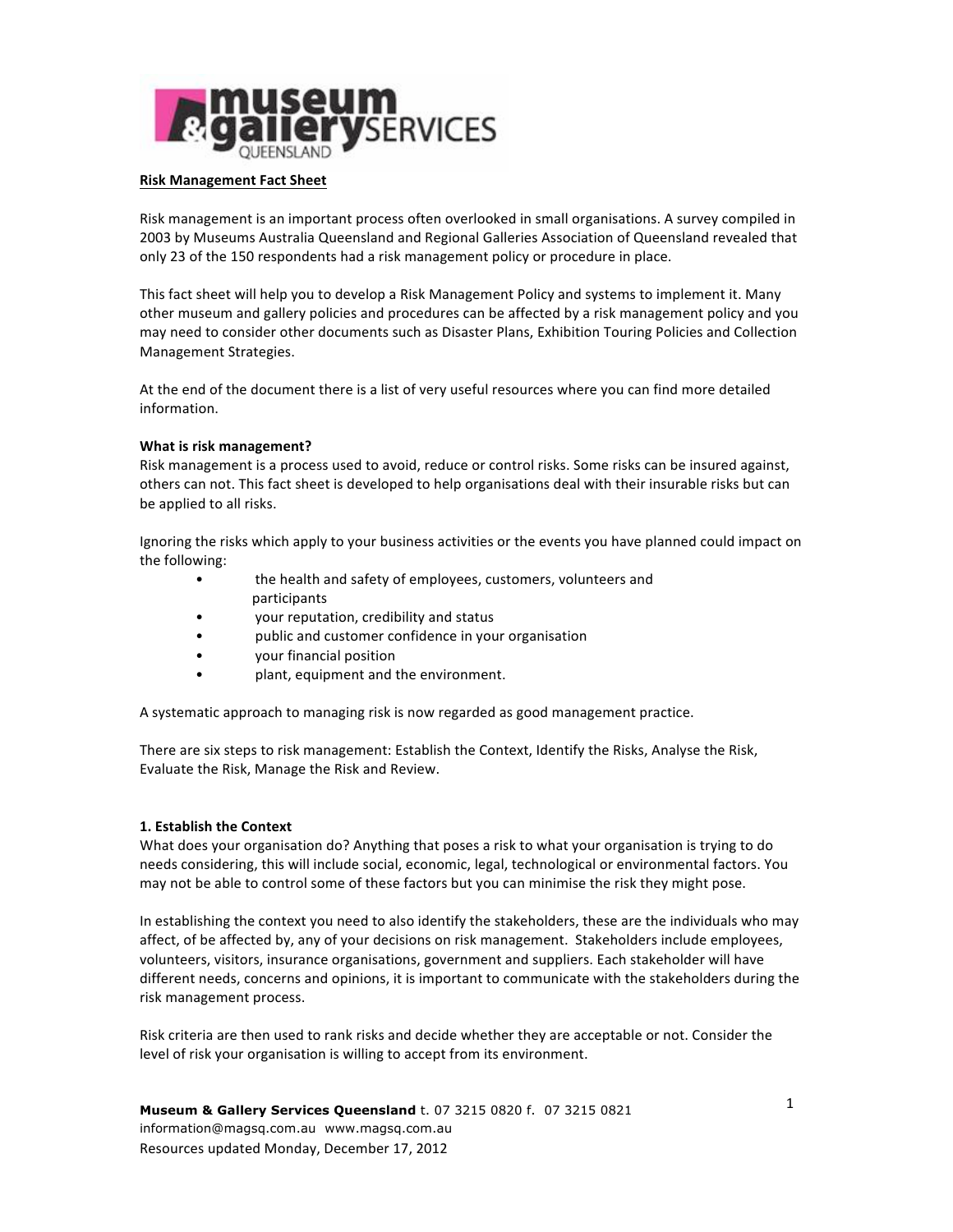

### Example:

Your museum/gallery is organising fundraising event. It is an outdoor event that will include a sausage sizzle, pony rides and a public art competition

The factors which will effect the way the event is managed are:

 $\blacktriangleright$  Physical e.g. fall of ponies

 $\blacktriangleright$  Legal e.g. potential litigation

Environmental: e.g. rainfall will call the event to be postponed or cancelled

Stakeholders who need to be involved in managing the risk of the event

- ▶ Museum/gallery volunteers
- >Local council
- >Local community groups
- >Local media

Some of the risk criteria identified whether a risk is acceptable or not are

- $\blacktriangleright$  Likelihood of death or serious injury
- $\blacktriangleright$  Likelihood of litigation
- $\blacktriangleright$  Likelihood of detrimental weather
- $\blacktriangleright$  Likelihood of negative publicity

### **2. Identify the Risks**

Identify the types of risks which arise from your activity and environment, these can be Physical: this could involve personal injuries, environmental and weather conditions and the physical assets of your organisation

**Financial:** this could mean fraud, theft, membership fees, insurance costs, loss of funding etc. Legal: this includes responsibilities imposed by federal, state or local governments

Ethical or moral: involving actual or potential harm to the reputation or beliefs of an individual or organisation

How do you identify the different types of risks? Look at records of previous activities, events or exhibitions Examine the results of personal, local or overseas experiences Interview/survey stakeholders Analyse specific scenarios.

When you identify the potential risks of an activity, ask yourself the following questions:

- What are the best methods to identify risks that are likely to occur in this arts activity?
- Who should I consult to assist me in identifying risks?
- What sources of risk are relevant to this activity?
- What risks are likely to occur?
- Are the risks internal, external or random?
- What would be the perspective of both internal and external stakeholders to these risks?

Example: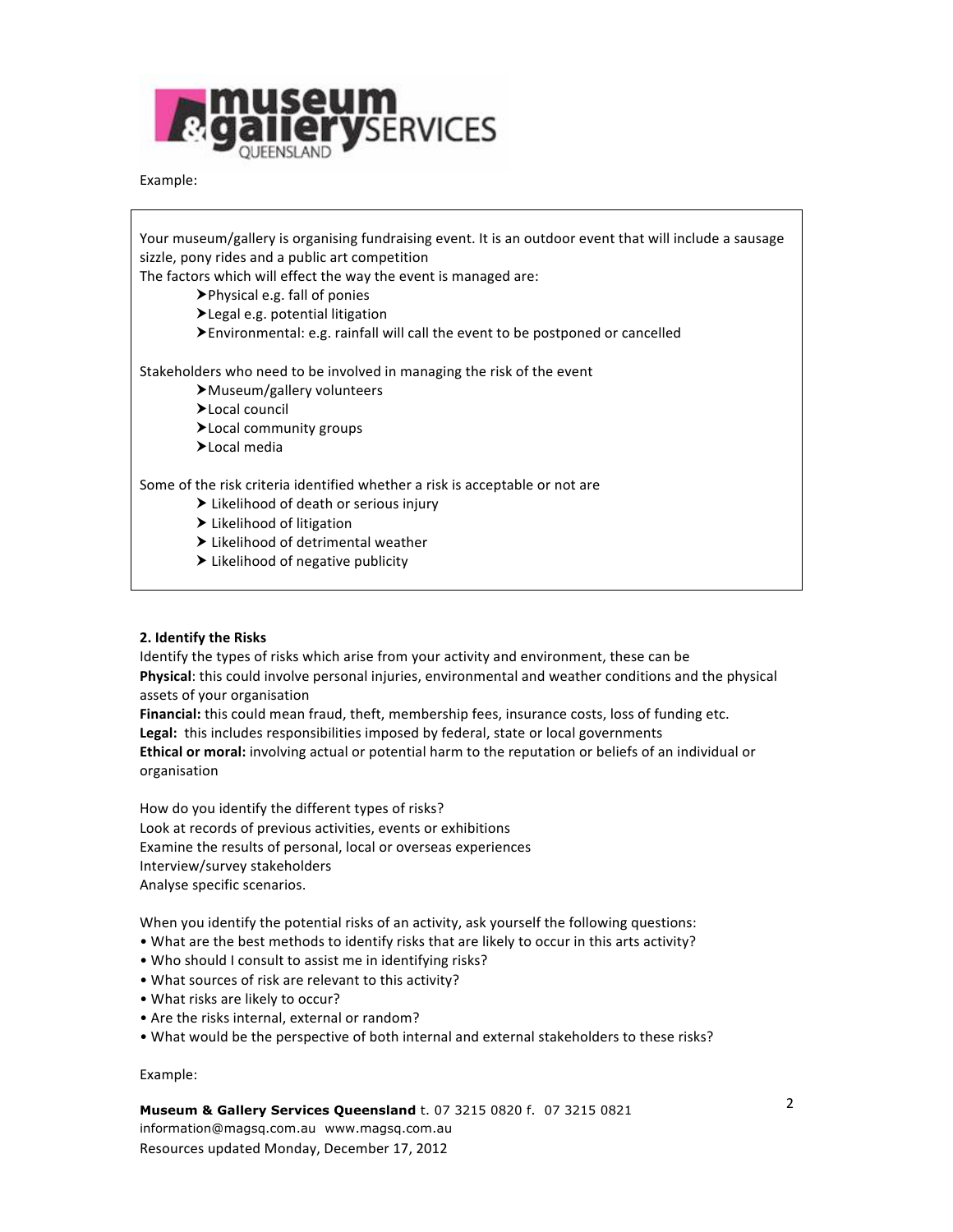

In previous years there have been accidents at fundraising events. Although no one has sued your organisation the museum/gallery board are being cautious for future events.

To identify the risk the they

- $\blacktriangleright$  Looked at the records of previous accidents
- $\blacktriangleright$  Conducted a physical inspection of the museum/gallery grounds
- $\blacktriangleright$  Talked to stakeholders
- Eooked at risk management plans of other small museums and galleries

The risk analysis revealed that the most common source of risk were

- $\blacktriangleright$ Human behaviour e.g. inexperienced staff
- $\blacktriangleright$  Natural events e.g. unpredictable weather
- $\blacktriangleright$  Legal e.g. potential litigation

The major risks identified by the board were

- $\blacktriangleright$  People falling off the ponies
- $\triangleright$  Storms, meaning the event has to be cancelled
- $\blacktriangleright$  Food poisoning

## **3. Analyse the Risk**

In analysing a risk you are deciding on the relationship between the likelihood of a risk occurring and the consequences of the risk you have identified.

You then have to define the level of risk and what it means in terms of managing the risk.

**Extreme:** An extreme risk requires immediate action as the potential could be devastating to the enterprise.

**High:** A high level of risk requires action, as it has the potential to be damaging to the enterprise. **Moderate:** Allocate specific responsibility to a moderate risk and implement monitoring or response procedures.

Low: Manage a low level of risk with routine procedures.

When you analyse the risks of an arts activity, ask yourself the following questions: In relation to each risk:

- Are there any controls currently in place to manage the risk?
- If so, is there any remaining risk?
- What is the likelihood of the risk occurring?
- What are the consequences if the risk should occur?
- Therefore, what is the level of the risk?

| Example: |  |
|----------|--|

| <b>Risk</b>                                      | Likelihood | Consequences | Level of risk |
|--------------------------------------------------|------------|--------------|---------------|
| People falling off the rides                     | Possible   | Major        | High          |
| Storms, meaning the event<br>has to be cancelled | Possible   | Minor        | Moderate      |
| Food poisoning                                   | Possible   | Maior        | High          |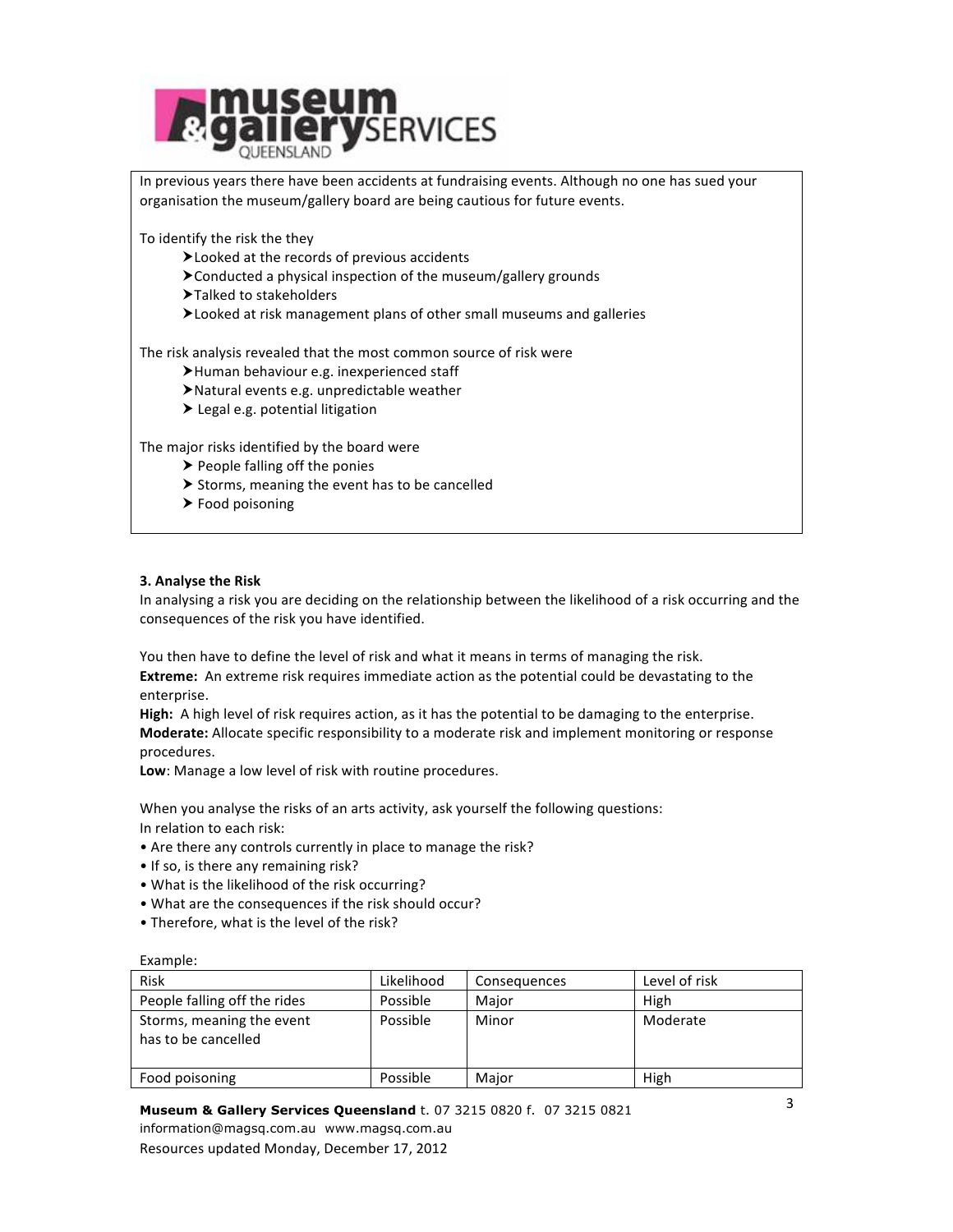

## **4. Evaluate the Risk**

In this step you are deciding whether a risk is acceptable Your evaluation will take into account the following:

- the importance of the activity you are risk managing and its outcomes
- the degree of control you have over the risk
- the potential and actual losses which may arise from the risk
- the benefits and opportunities presented by the risk.

Deciding whether a risk is acceptable

An acceptable risk is not necessarily one that is insignificant. You may decide that a risk is acceptable because:

- the risk level is so low that it does not warrant spending time and money to manage it
- the risk level is low and the benefits presented by the risk outweigh the cost of managing it
- the opportunities presented by the risk are much greater than the threats.

#### Example

In the case of the fundraising event the museum/gallery board decided that all of the risks we unacceptable and were prioritised as

- $\triangleright$  People falling off rides
- $\blacktriangleright$  Food poisoning
- $\blacktriangleright$  Storms

# **5. Manage the Risks**

The next step in the risk management process is managing your identified risks. You can do this by: Identifying options to treat the risk

Selecting the best treatment option Preparing a risk treatment plan

Implementing a risk treatment plan

The options available to manage this risk are to:

Avoid the risk by deciding not to process with the activity or choosing another way to achieve the same outcome.

**Control the risk** by reducing the likelihood of the risk occurring, the consequences of the risk or both. **Transfer the risk** by shifting all or part of the responsibility of the risk to another party who is best able to control it.

Retain the risk after accepting that the risk cannot be avoided, controlled ot transferred.

What is then the best option to manage this risk?

- Is the option you have decided on feasible and cost-effective? If not, what is the next best option?
- Who will be responsible for implementing this risk management?

By implementing a risk management program you are showing that you have an interest in safeguarding your assets as well as your employees, visitors and volunteers wellbeing, thereby offering a professional image to your clients, members and the wider community. The process of identifying, analysing and